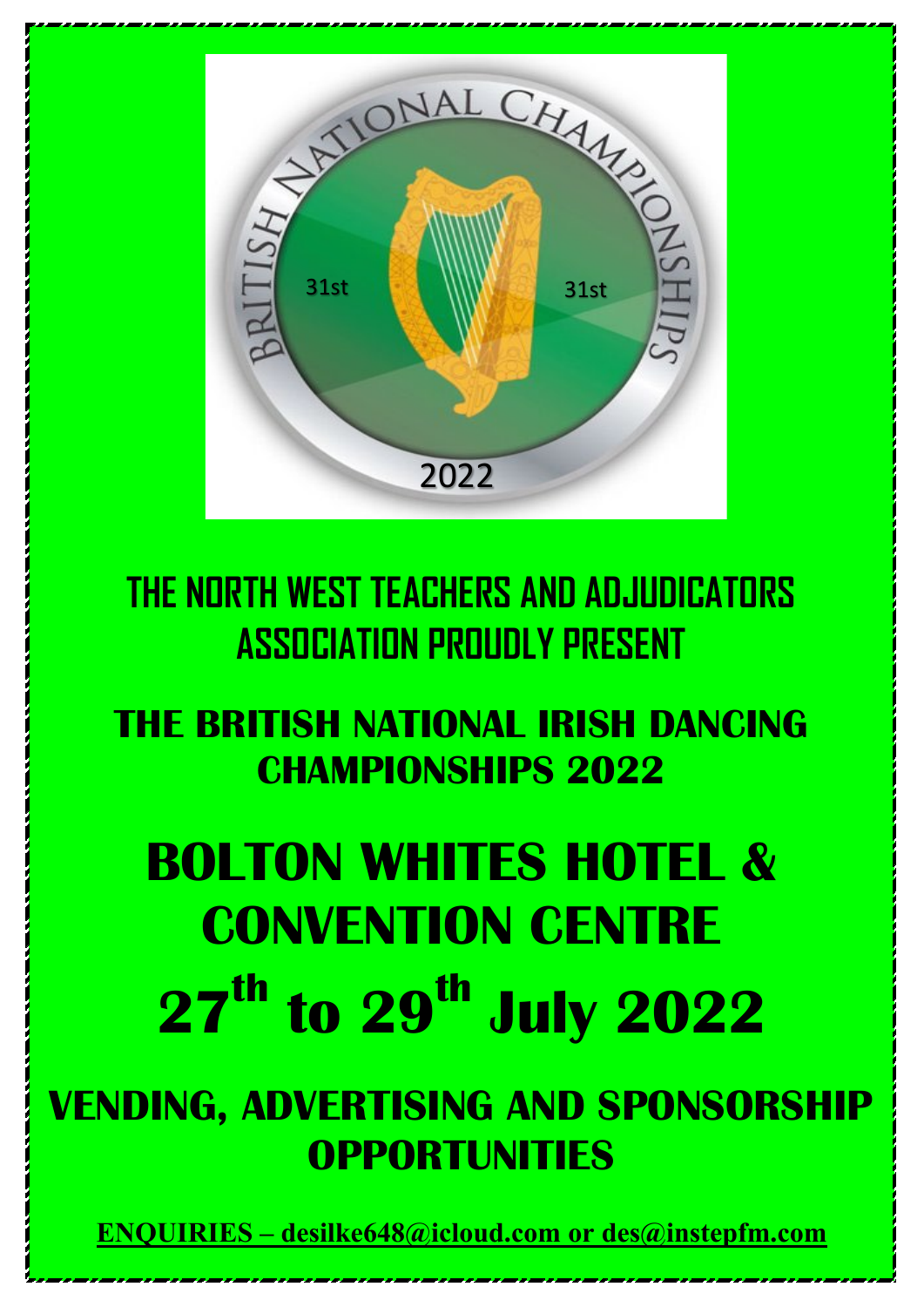# **BRITISH NATIONAL IRISH DANCING CHAMPIONSHIPS 2022** ONAL CHAN

**The North West Teachers and Adjudicators Association are looking for sponsors and advertisers for the 31st British National Championships**  at the Bolton Whites Hotel & Convention Centre, from the 27<sup>th</sup> to 29<sup>th</sup> **July 2022.**

**This is an amazing opportunity for Companies, Dancing Schools, Regional Councils, Feis Organisers, Vendors, and individuals to become associated with our event as well as being a very costeffective way of promoting your Business, School, or Event to all of our attendees.**

**Please see below for advertisement prices in our official programme or a Championship/Advert or Championship ONLY sponsorship.**

| <b>Full Colour Advert Prices</b>                       |         |  |
|--------------------------------------------------------|---------|--|
| <b>Inside Back Colour Cover</b>                        | £250.00 |  |
| <b>Inside Front Colour Cover</b>                       | £250.00 |  |
| <b>Outside Back Colour Cover</b>                       | £400.00 |  |
| <b>Full Page A4 Colour Advert</b>                      | £75.00  |  |
| <b>Half Page A4 Colour Advert</b>                      | £50.00  |  |
| <b>Championship Sponsorship</b>                        |         |  |
| <b>Championship Sponsorship - Includes a full-Page</b> | £150.00 |  |
| <b>Colour Advert</b>                                   |         |  |
| <b>Championship Sponsorship ONLY</b>                   | £100.00 |  |
|                                                        |         |  |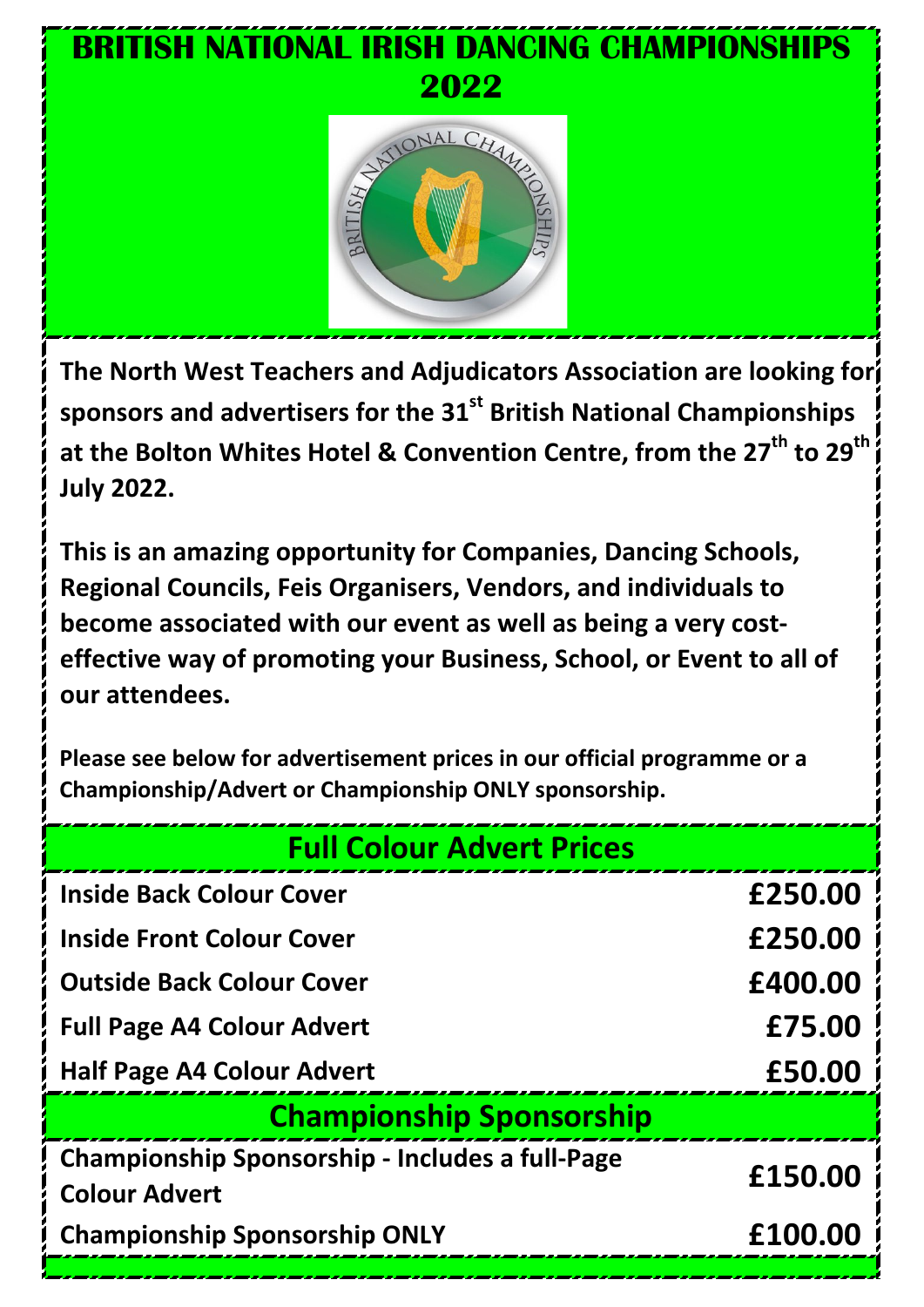### **All types of advertisements:**

No last names listed for children. No inappropriate photos this is at the discretion of the NWTA.

Schools advertising may list the city or area of their school but not the address or directions. By submitting an advertisement, you are confirming that you have written permission from the parent/ guardian of any child whose image is used in the advertisement

Because these advertisements may be viewed by adjudicators: Additional guidelines below;

No photos of dancers, in conjunction with a dancing school name

No photos of dancers with any name, first or last.

No photos of dancers, wearing/holding any type of awards, thus indicating their former success

No photos of dancers in class costume in conjunction with the school name

All advertising materials are subject to approval by the North West Teachers Association prior to acceptance

#### **CLOSING DATE FOR ADVERTS: 1st JULY 2022 FULL PAYMENT REQUIRED BY 1st JULY 2022**

PLEASE SEND YOUR ADVERT (A4 PORTRAIT) IN ONE OR MORE OF THE FOLLOWING FORMATS LISTED BELOW;

JPEG, PDF, WORD, EXCEL OR POWERPOINT

EMAIL FILES TO: desilke648@icloud.com or des@instepfm.com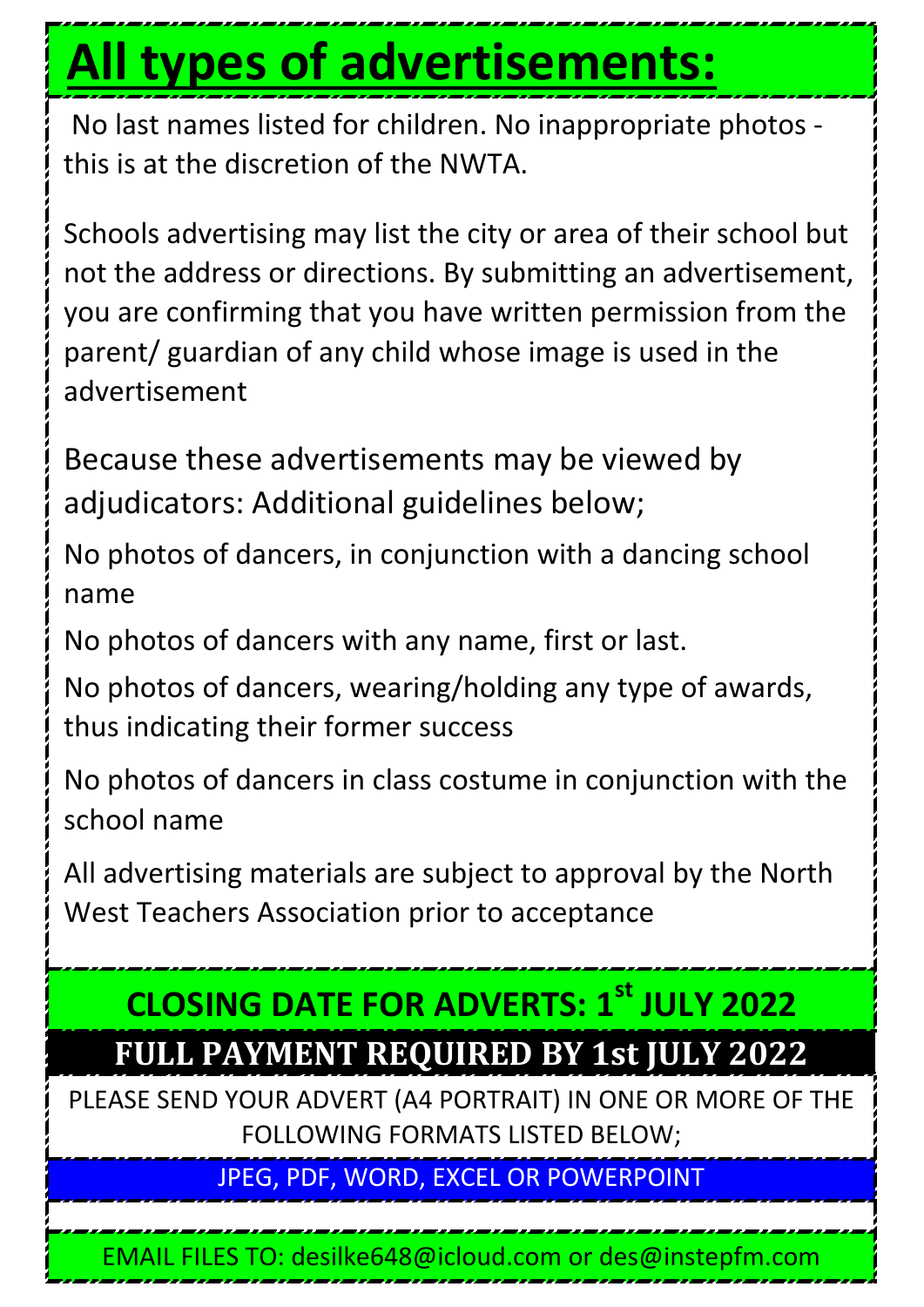| Please complete this form and email to: desilke648@icloud.com or<br>des@instepfm.com Or Post to: Des Silke, 133 Hatfeild Mead, Morden, Surrey,<br><b>SM4 5PG.</b> |         |  |
|-------------------------------------------------------------------------------------------------------------------------------------------------------------------|---------|--|
| I wish to purchase:                                                                                                                                               |         |  |
| <b>Inside Front Cover advert</b>                                                                                                                                  | £250.00 |  |
| <b>Inside Back Cover advert</b>                                                                                                                                   | £250.00 |  |
| <b>Back cover advert</b>                                                                                                                                          | £400.00 |  |
| <b>Full Page colour advert</b>                                                                                                                                    | £75.00  |  |
| <b>Half Page colour advert</b>                                                                                                                                    | £50.00  |  |
| <b>Championship Sponsorship/advert</b>                                                                                                                            | £150.00 |  |
| <b>Championship Sponsorship ONLY</b>                                                                                                                              | £100.00 |  |
| FULL PAYMENT REQUIRED BY 1st JULY 2022                                                                                                                            |         |  |
| Name:                                                                                                                                                             |         |  |
| <b>Company Name:</b>                                                                                                                                              |         |  |
| Address:                                                                                                                                                          |         |  |
|                                                                                                                                                                   |         |  |
| TEL:                                                                                                                                                              |         |  |
| Email:                                                                                                                                                            |         |  |
| Cheque to be made payable to "British National Championships" and posted to<br>Des Silke, 133 Hatfeild Mead, Morden, Surrey, SM4 5PG                              |         |  |
| <b>Bank Details Below:</b>                                                                                                                                        |         |  |
| <b>Please quote Name, School or Business name with payment</b>                                                                                                    |         |  |
| <b>BRITISH NATIONAL CHAMPIONSHIPS 2022</b>                                                                                                                        |         |  |
| <b>SORTING CODE: 51-61-11</b>                                                                                                                                     |         |  |
| A/C NUMBER: 70567255<br>IBAN: GB59NWBK51611170567255                                                                                                              |         |  |
| <b>BIC: NWBKGB2L</b>                                                                                                                                              |         |  |
| <b>REFERENCE: BN2022-advert</b>                                                                                                                                   |         |  |
| <b>NATIONAL WESTMINSTER BANK PLC - 51-61-11</b>                                                                                                                   |         |  |
| <b>ALTRINCHAM</b>                                                                                                                                                 |         |  |
| 23 Stamford New Road, Altrincham, WA14 1DB                                                                                                                        |         |  |